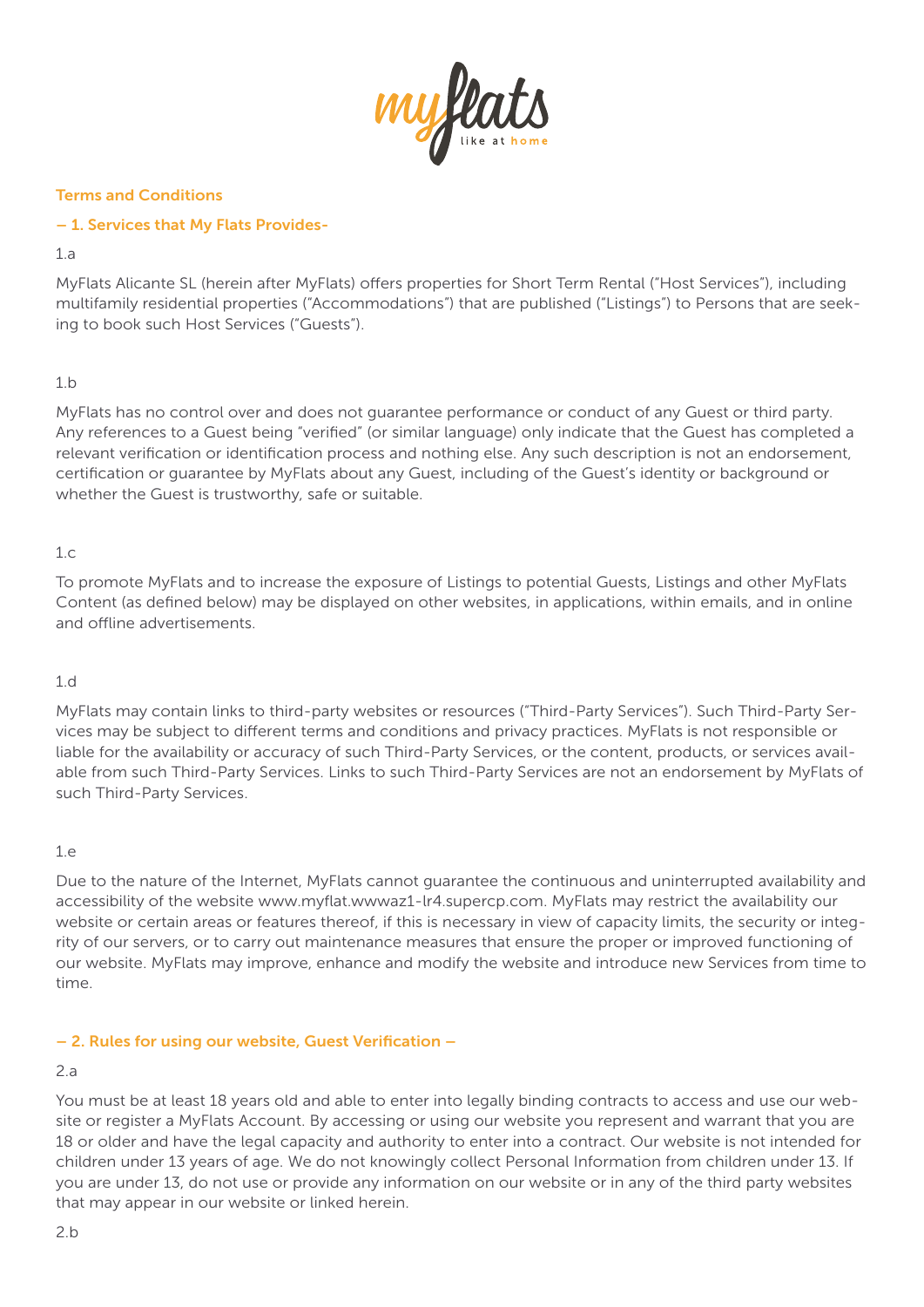You will comply with any applicable export control laws in your local jurisdiction. You also represent and warrant that you are not listed on any European Union list of prohibited or restricted parties.

### $2c$

My Flats may make the access to and use of its website, or certain areas or features of the website, subject to certain conditions or requirements, such as completing a verification process, meeting specific quality or eligibility criteria or Reviews thresholds, or booking and cancellation history.

# 2.d

User verification on the Internet is difficult and we do not assume any responsibility for the confirmation of any Guest's identity. Notwithstanding the above, for transparency and fraud prevention purposes, and as permitted by applicable laws, we may, but have no obligation to (i) ask Guests to provide a form of government identification or other information or undertake additional checks designed to help verify the identities or backgrounds of Guests (ii). We will also provide, as by required by law to the local Spanish police, all the required guest documentation included but not limited to the information provided by our guests during check in.

Guests against third party databases or other sources and request reports from service providers, and (iii) where we have sufficient information to identify a Guest, obtain reports from public records of criminal convictions or sex offender registrations or an equivalent version of background or registered sex offender checks in your local jurisdiction (if available).

# 2.e

The access to or use of certain areas and features of our website may be subject to separate policies, standards or guidelines, or may require that you accept additional terms and conditions. If there is a conflict between these Terms and terms and conditions applicable to a specific area or feature of our website, the latter terms and conditions will take precedence with respect to your access to or use of that area or feature, unless specified otherwise.

### – 3. Changes to these terms

3.a MyFlats reserves the right to modify these Terms at any time in accordance with this provision. If we make changes to these Terms, we will post the revised Terms on The Guild Platform and update the "Last Updated" date at the top of these Terms. Your continued access to or use of our website will constitute acceptance of the revised Terms.

# – 4. Account Registration –

### 4.a

You must register an account (¨MyFlats Account") to access and use certain features of our website. If you are registering a MyFlats Account for a company or other legal entity, you represent and warrant that you have the authority to legally bind that entity and grant us all permissions and licenses provided in these Terms.

4.b

You can register a MyFlats Account using an email address and creating a password, or through your account with certain third-party social networking services, such as Facebook or Google ("SNS Account").

### $4c$

You must provide accurate, current and complete information during the registration process and keep your MyFlats Account information up-to- date at all times.

4.d

You may not register more than one (1) MyFlats Account unless MyFlats authorizes you to do so. You may not assign or otherwise transfer your MyFlats Account to another party.

### 4.e

You are responsible for maintaining the confidentiality and security of your MyFlats Account credentials and may not disclose your credentials to any third party. You must immediately notify MyFlats if you know or have any reason to suspect that your credentials have been lost, stolen, misappropriated, or otherwise compro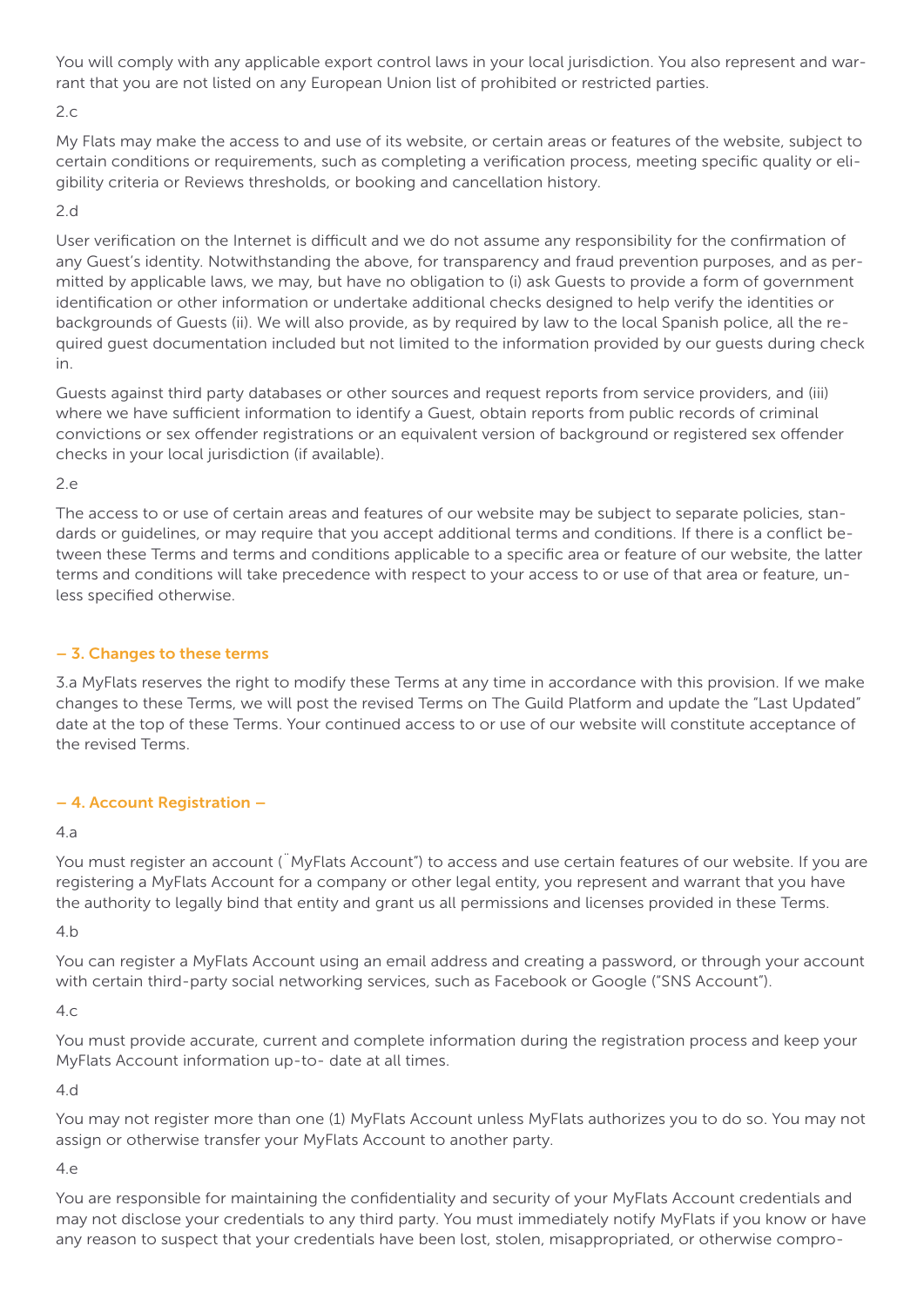mised or in case of any actual or suspected unauthorized use of your MyFlats Account. You are liable for any and all activities conducted through your MyFlats Account, unless such activities are not authorized by you and you are not otherwise negligent (such as failing to report the unauthorized use or loss of your credentials).

### – 5. Content –

### 5.a

MyFlats may, at its sole discretion, enable Guests to access and view content, such as text, photos, audio, video, or other materials and information on or through our website, including proprietary MyFlats content and any content licensed or authorized for use by or through MyFlats from a third party.

### 5.b

All the content on our website may in its entirety or in part be protected by copyright, trademark, and/or other laws of the European Union. You acknowledge and agree that our website and all of its content, including all associated intellectual property rights, are the exclusive property of MyFlats and/or its licensors or authorizing third-parties. You will not remove, alter or obscure any copyright, trademark, service mark or other proprietary rights notices incorporated in or accompanying our website and/or its content. All trademarks, service marks, logos, trade names, and any other source identifiers of MyFlats used on or in connection with our website and its content are trademarks or registered trademarks of MyFlats.

### 5.c

You will not use, copy, adapt, modify, prepare derivative works of, distribute, license, sell, transfer, publicly display, publicly perform, transmit, broadcast or otherwise exploit our website or its content, except to the extent expressly permitted in these Terms. No licenses or rights are granted to you by implication or otherwise under any intellectual property rights owned or controlled by MyFlats or its licensors.

### 5.d

By creating, uploading, posting, sending, receiving, storing, or otherwise making available any the content on our website, you grant to MyFlats a non- exclusive, worldwide, royalty-free, irrevocable, perpetual (or for the term of the protection), sub-licensable and transferable license to such MyFlats to access, use, store, copy, modify, prepare derivative works of, distribute, publish, transmit, stream, broadcast, and otherwise exploit in any manner such as on our website.

# – 6. Costs and Fees-

# 6.a

MyFlats may charge fees to Guests ("Service Fees") in consideration for the use or purchase of services through our website. More information about when Service Fees apply and how they are calculated can be found on our Payment Terms.

### 6.b

Any applicable Service Fees (including any applicable Taxes) will be displayed to a Guest prior to booking a Listing. MyFlats reserves the right to change the Service Fees at any time, and we will provide Guests adequate notice of any fee changes before they become effective.

### 6.c

You are responsible for paying any Service Fees that you owe to MyFlats. Except as otherwise provided on our website, Service Fees are non-refundable.

# – 7. Reservations and Terms –

# 7.a

Subject to meeting any requirements (such as completing any verification processes) set by MyFlats, you can book a Listing available on our website by following the respective booking process. All applicable fees, including the Listing Fee, Cleaning Fee, Security Deposit (if applicable), Additional Guest Fee and any applicable Taxes if any (collectively, "Total Fees") will be presented to you prior to booking a Listing. You agree to pay the Total Fees for any booking requested on our website.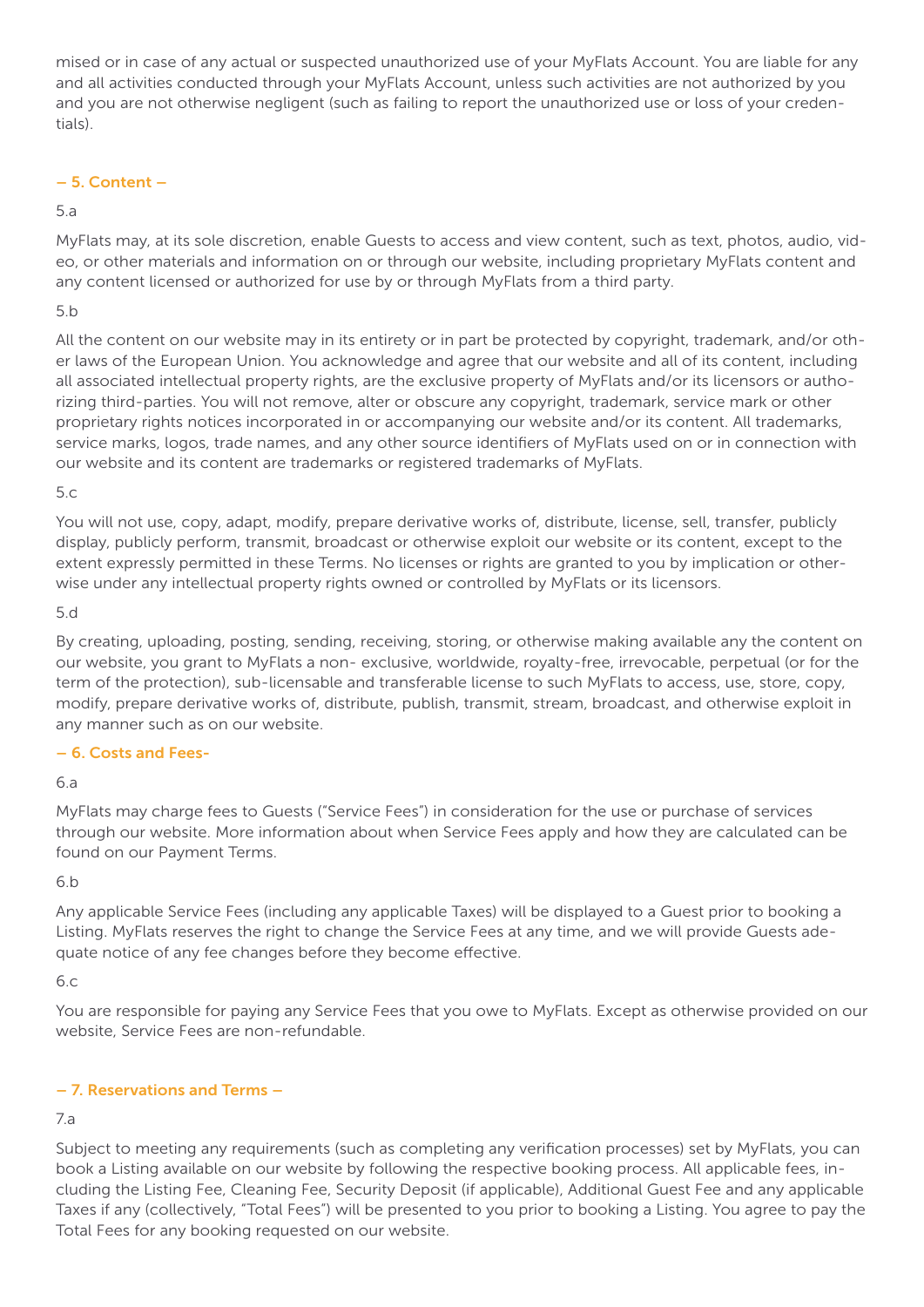### 7.b

Upon receipt of a booking confirmation from MyFlats, a legally binding agreement is formed between you and MyFlats, subject to any additional terms and conditions that MyFlats apply, including in particular the applicable cancellation policy and any rules and restrictions specified in the Listing. MyFlats will collect the Total Fees at the time of the booking request pursuant to the Payment Terms.

# 7.c

You understand that a confirmed booking of an Accommodation ("Accommodation Booking") is a limited license granted to you by MyFlats to enter, occupy and use the Accommodation for the duration of your stay, during which time MyFlats (only where and to the extent permitted by applicable law) retains the right to re-enter the Accommodation, in accordance with your agreement with MyFlats.

# 7.d

You agree to leave the Accommodation no later than the checkout time that MyFlats specifies in the Listing or such other time as mutually agreed upon between you and MyFlats. If you stay past the agreed upon checkout time without the consent of MyFlats ("Overstay"), you no longer have a license to stay in the Accommodation and MyFlats is entitled to make you leave in a manner consistent with applicable law. In addition, you agree to pay, if requested by MyFlats, for each twenty-four (24) hour period (or any portion thereof) that you Overstay, an additional nightly fee of up to two (2) times the average nightly Listing Fee originally paid by you to cover the inconvenience suffered by MyFlats, plus all applicable Guest Fees, Taxes, and any legal expenses incurred by The Guild to make you leave (collectively, "Overstay Fees").

Overstay Fees for late checkouts on the checkout date that do not impact upcoming bookings may be limited to the additional costs incurred by MyFlats as a result of such Overstay. MyFlats will collect Overstay Fees from you pursuant to the Payments Terms.

# 7.e

MyFlats has a no pet policy in our Accommodations. Should MyFlats find any pet in any of our accomodations, this will be reason enough to ask our guest to immediately vacate the property without any refund of the amount paid by the guest.

# – 8. Booking Modifications, Cancellations and Refunds, Resolution Center –

# 8.a

Guests are responsible for any modifications to a booking that they make via our website or via any other portal, OTA or marketing channel that MyFlats may use to market their properties online.

Guests agree to pay any additional Listing Fees, or Guest Fees and/or Taxes associated with such Booking Modifications.

8.b

Guests can cancel a confirmed booking at any time subject to the MyFlats cancellation policy as described in the listing, and MyFlats will provide any refund to the Guest in accordance with such cancellation policy. Unless extenuating circumstances exist, any amounts due to MyFlats under the applicable cancellation policy will be remitted to MyFlats by pursuant to the Payments Terms.

# 8.c

In certain circumstances, MyFlats may decide, in its sole discretion, that it is necessary to cancel a confirmed booking and make appropriate refund and payout decisions. This may be for reasons where MyFlats believes in good faith, while taking the legitimate interests of both parties into account, this is necessary to avoid significant harm to MyFlats, third parties or property, or (ii) for any of the reasons set out in these Terms.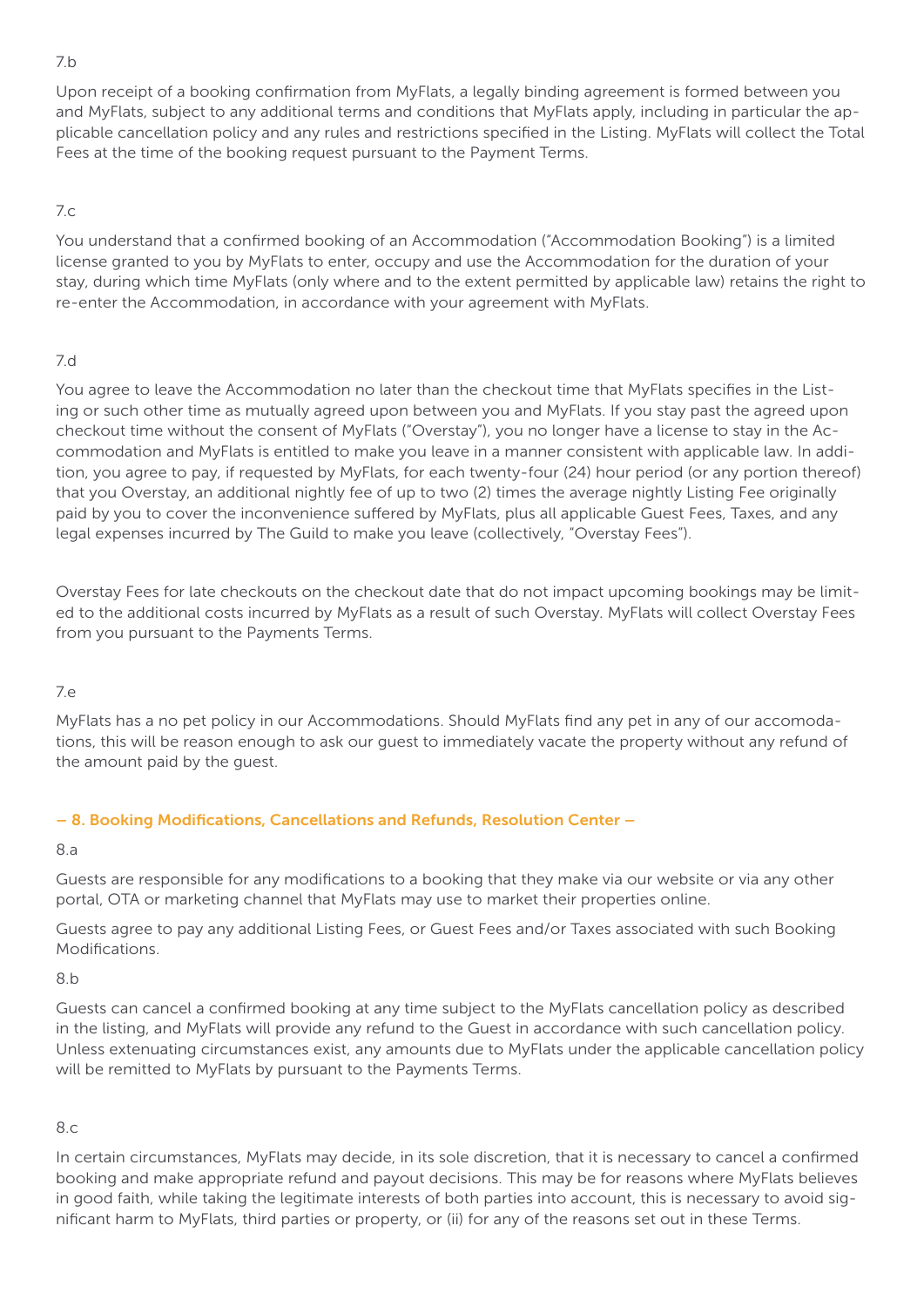#### – 9. Reviews –

Guests can leave public Reviews ("Review") on our website. Any Review reflects the opinion of individual Guests and do not reflect the opinion of MyFlats. Reviews are not verified by MyFlats for accuracy and may be incorrect or misleading.

### – 10. Damage to Property and Remuneration –

As a Guest, you are responsible for leaving the Accommodation (including any personal or other property located at the Accommodation) in the condition it was in when you arrived. You are responsible for your own acts and omissions and are also responsible for the acts and omissions of any individuals whom you invite to, or otherwise provide access to, the Accommodation.

MyFlats reserves the right, at its sole discretion, to seek damages and reimbursement of costs, including but not limited to: cost of repairs including the cost of labor and materials; lost revenue bookings that cannot be made to damaged Accommodations; and other consequential damages incurred by MyFlats due to the damage caused by Guest, the Guest's invitees, animals brought into the Accommodation, or others to whom the Guest has provided access ("Damage Fees").

### – 11. Taxes –

### 11.a

MyFlats is solely responsible for determining your obligations to report, collect, remit or include in your Listing Fees any applicable VAT or other indirect sales taxes, occupancy tax, tourist or other visitor taxes or income taxes ("Taxes").

### 11.b

You understand that any appropriate governmental agency, department and/or authority ("Tax Authority") where your Accommodation is located may require Taxes to be collected from Guests on Listing Fees, and to be remitted to the respective Tax Authority. The laws in jurisdictions may vary, but these Taxes may be required to be collected and remitted as a percentage of the Listing Fees set by MyFlats, a set amount per day, or other variations, and are sometimes called "lodging taxes," "city taxes," "room taxes" or "tourist taxes" ("Occupancy Taxes").

# – 12. Prohibited Activities –

### 12.a

You are solely responsible for compliance with any and all laws, rules and regulations that may apply to your use of our website. In connection with your use of our website, you will not and will not assist or enable others to:

- breach or circumvent any applicable laws or regulations, agreements with third-parties, third-party rights, or our Terms;
- use MyFlats for any commercial or other purposes that are not expressly permitted by these Terms or in a manner that falsely implies MyFlats endorsement, partnership or otherwise misleads others as to your affiliation with MyFlats;
- use, display, mirror or frame our website or its content, or any individual element within the website, brand, brand image, trademark or logo, contained on our website or in any of our accomodations.
- dilute, tarnish or otherwise harm the MyFlats brand in any way, including through unauthorized use of our contect, image, brand name or the unauthorized use or copy of any and all documents that are provided to your during your stay.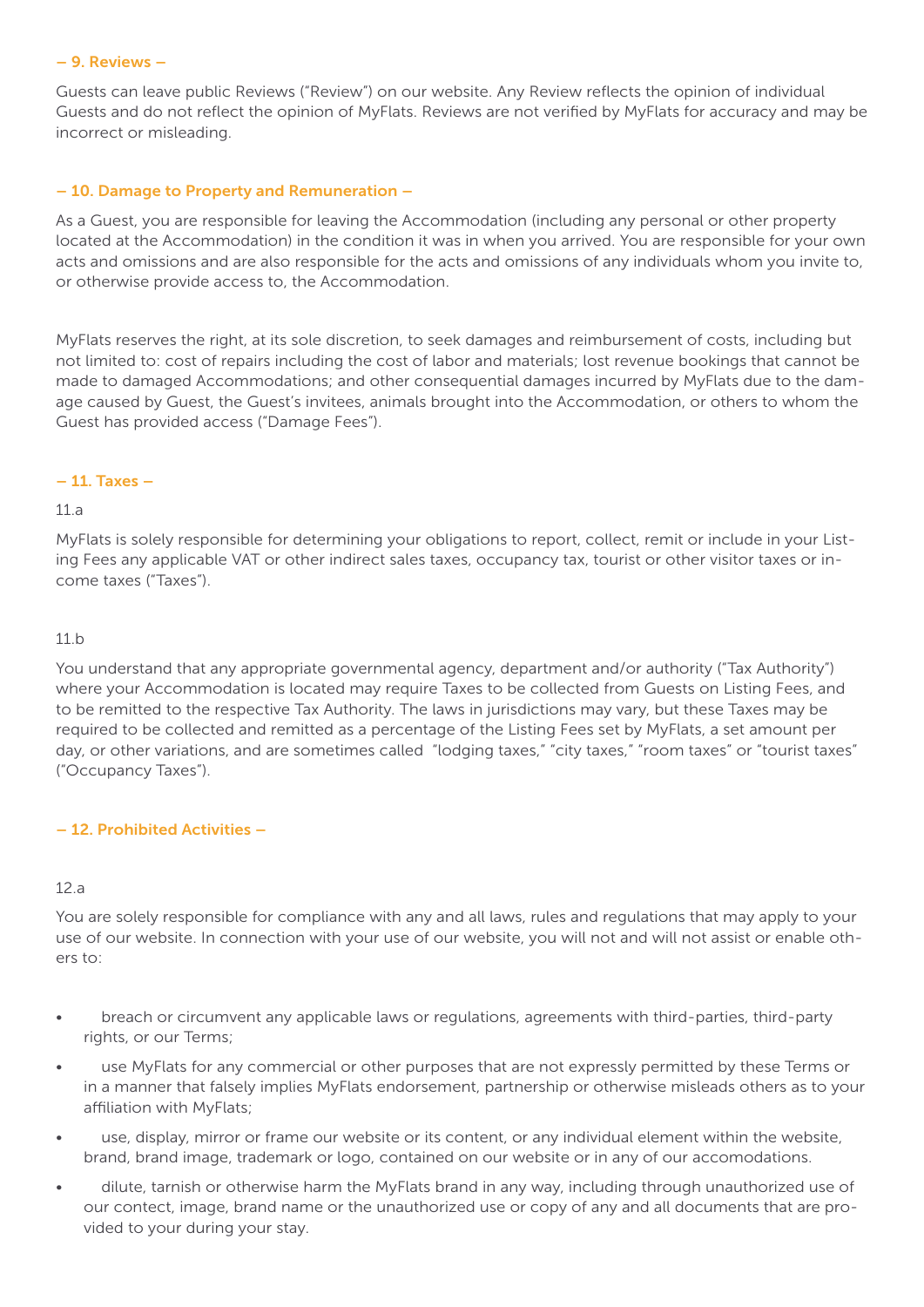- take any action that or makes it impossible for MyFlats to perform correctly its daily functions, or affect the software of the MyFlats website in any way.
- violate or infringe anyone else's rights or otherwise cause harm to anyone.

### 12.b

You acknowledge that MyFlats has no obligation to monitor the access to or use of our website by any Guest, but has the right to do so to (i) operate, secure and improve the website (including without limitation for fraud prevention, risk assessment, investigation and customer support purposes); (ii) ensure Guests' compliance with these Terms; (iii) comply with applicable law or the order or requirement of a court, law enforcement or other administrative agency or governmental body; or (iv) as otherwise set forth in these Terms. Guests agree to cooperate with and assist MyFlats in good faith, and to provide MyFlats with such information and take such actions as may be reasonably requested by MyFlats with respect to any investigation undertaken by MyFlats or any government body or police body.

# – 13. Termination –

### 13.a

This Agreement shall be effective for a 30-day term, at the end of which it will automatically and continuously renew for subsequent 30-day terms until such time when you or MyFlats terminate the Agreement in accordance with this provision.

### 13.b

Without limiting our rights specified below, MyFlats may terminate this Agreement for convenience at any time by giving you thirty (30) days' notice via email to your registered email address.

### 13.c

MyFlats may immediately, without notice terminate this Agreement if (i) you have materially breached your obligations under these Terms, the Payments Terms, or Standards, including but not limited to the pet policy, noise policy, occupancy restrictions, use of illicit drugs at or in an Accommodation (ii) you have violated applicable laws, regulations or third party rights; or (iii) MyFlats believes in good faith that such action is reasonably necessary to protect the personal safety or property of MyFlats, or third parties (for example in case of fraudulent behaviour or security risk posed to any other guest)

### 13.d

In addition, The Guild may cancel any pending or confirmed bookings, and/or limit or cancel your access to or your use of our website and any of our accomodations (i) to comply with applicable law, or the order or request of a court, law enforcement or other administrative agency or governmental body, or if (ii) you have breached these Terms, the Payments Terms, our Policies or Standards, applicable laws, regulations, or third party rights, (iii) you have provided inaccurate, fraudulent, outdated or incomplete information, (iv) you at any time fail to meet any applicable quality or eligibility criteria, (v) MyFlats believes in good faith that such action is reasonably necessary to protect the personal safety or property of MyFlats, or third parties, or to prevent fraud or other illegal activity.

### 13.e

In case of non-material breaches and where appropriate, you will be given notice of any intended measure by MyFlats and an opportunity to resolve the issue to MyFlats reasonable satisfaction.

# – 14. Disclaimers –

If you choose to use our website or its content, you do so voluntarily and at your sole risk. Our website and its content is provided "as is", without warranty of any kind, either express or implied. You agree that you have had whatever opportunity you deem necessary to investigate the services provided by MyFlats, laws, rules, or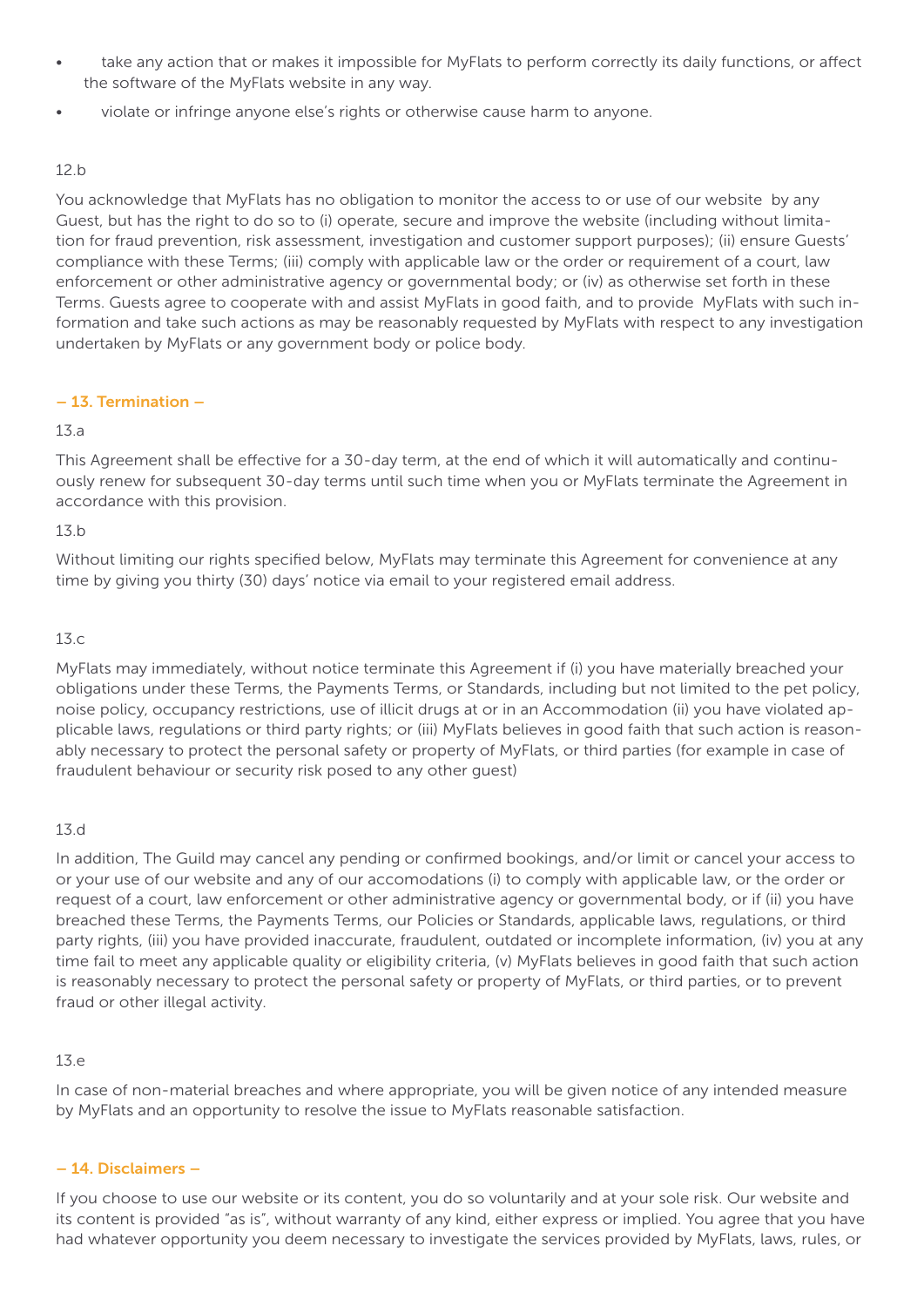regulations that may be applicable to your Host Services you are receiving and that you are not relying upon any statement of law or fact made by MyFlats relating to a Listing. If we choose to conduct identity verification or background checks on any Guest, to the extent permitted by applicable law, we disclaim warranties of any kind, either express or implied, that such checks will identify prior misconduct by a Guest or guarantee that a Guest will not engage in misconduct in the future. We may provide the results of such checks to My Flats Partners and other third party government agencies where we see necessary. The foregoing disclaimers apply to the maximum extent permitted by law. You may have other statutory rights. However, the duration of statutorily required warranties, if any, shall be limited to the maximum extent permitted by law.

### – 15. Liability –

You acknowledge and agree that, to the maximum extent permitted by law, the entire risk arising out of your access to and use of our website and its content, your stay at any Accommodation, remains with you. Neither MyFlats nor any other party involved in creating, producing, or delivering our website or its content will be liable for any incidental, special, exemplary or consequential damages, including lost profits, loss of data or loss of goodwill, service interruption, computer damage or system failure or the cost of substitute products or services, or for any damages for personal or bodily injury or emotional distress arising out of or in connection with (i) these Terms, (ii) from the use of or inability to use our website or its content, (iii) from any communications, interactions or meetings with other Guests or other persons with whom you communicate, interact or meet with as a result of your use of our website or our host services.

### – 16. Indemnification –

You agree to release, defend, indemnify, and hold MyFlats and its affiliates and subsidiaries, and their officers, directors, employees and agents, harmless from and against any claims, liabilities, damages, losses, and expenses, including, without limitation, reasonable legal and accounting fees, arising out of or in any way connected with (i) your breach of these Terms or our Policies or Standards, (ii) your improper use of our website or any of our services, (iii) your stay at an Accommodation, including without limitation any injuries, losses or damages (whether compensatory, direct, incidental, consequential or otherwise) of any kind arising in connection with or as a result of such interaction, stay, participation or use.

### – 17. Applicable Law –

These Terms will be interpreted in accordance with the laws of Spain, without regard to conflict-of-law provisions. Judicial proceedings must be brought in the court of law of Alicante, Spain, unless we both agree to some other location. You and we both consent to venue and personal jurisdiction in Alicante, Spain.

### – 18. General –

### 18.a

Except as they may be supplemented by additional terms and conditions, policies, guidelines or standards, these Terms constitute the entire Agreement between MyFlats and you pertaining to the subject matter hereof, and supersede any and all prior oral or written understandings or agreements between MyFlats and you in relation to the access to and use the MyFlats website.

18.b

No joint venture, partnership, employment, or agency relationship exists between you and MyFlats as a result of this Agreement or your use our website.

18.c

These Terms do not and are not intended to confer any rights or remedies upon any person other than the parties.

### 18.d

If any provision of these Terms is held to be invalid or unenforceable, such provision will be struck and will not affect the validity and enforceability of the remaining provisions.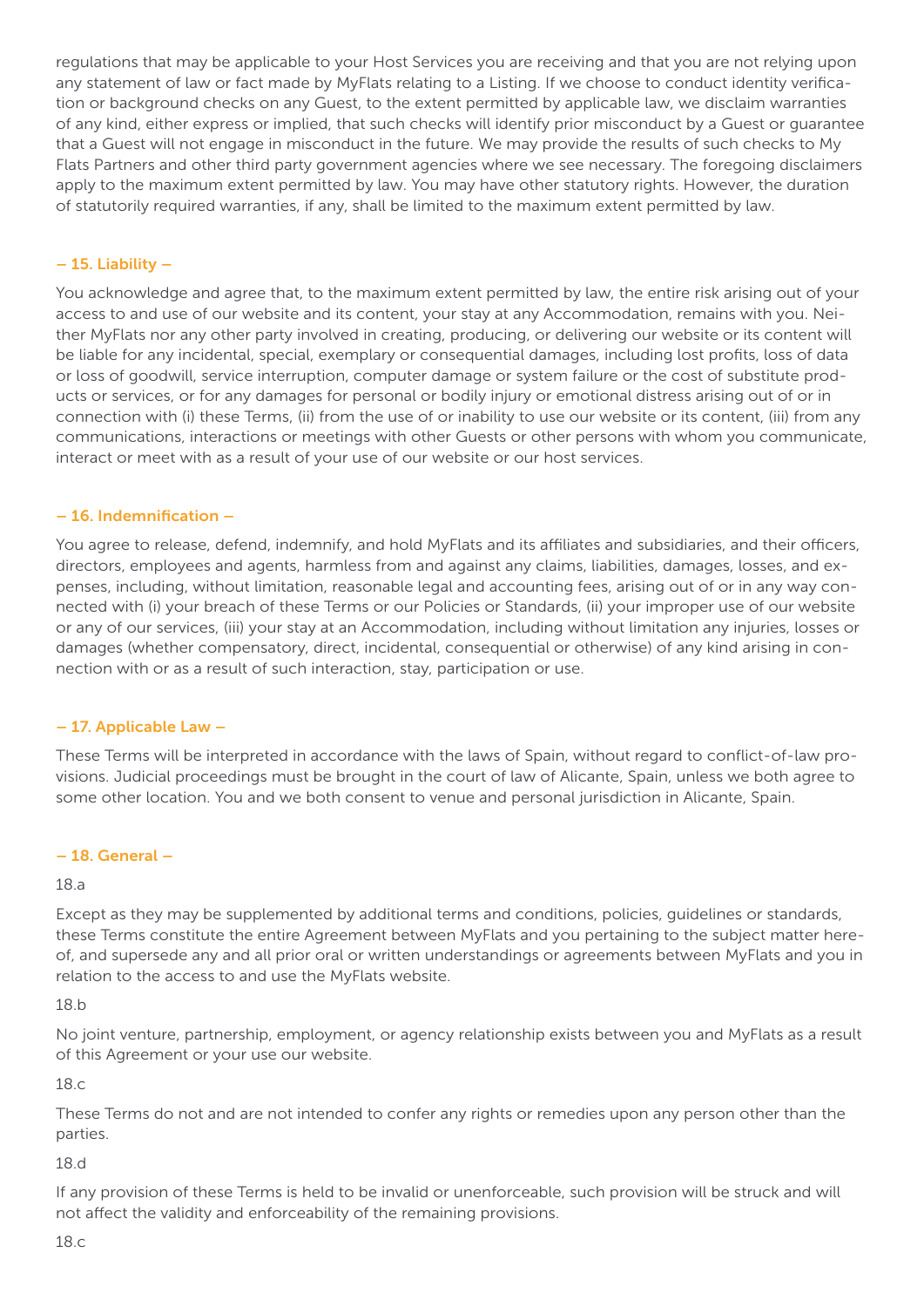The Guild's failure to enforce any right or provision in these Terms will not constitute a waiver of such right or provision unless acknowledged and agreed to by us in writing. Except as expressly set forth in these Terms, the exercise by either party of any of its remedies under these Terms will be without prejudice to its other remedies under these Terms or otherwise permitted under law.

#### 18.d

You may not assign, transfer or delegate this Agreement and your rights and obligations hereunder without MyFlats prior written consent. MyFlats may without restriction assign, transfer or delegate this Agreement and any rights and obligations hereunder, at its sole discretion, with 30 days prior notice. Your right to terminate this Agreement at any time remains unaffected.

#### 19. – Your acceptance of these terms

By using this Site, you signify your acceptance of this policy. If you do not agree to this policy, please do not use our Site. Your continued use of the Site following the posting of changes to this policy will be deemed your acceptance of those changes.

#### 20. – Companies that operate from this web page

MyFlats Alicante SL – CIF B42576926 – Calle Bailen 21, Alicante 03001, Alicante Tribeus Investments SL – CIF B54764220 – Calle Bailen 21, Alicante 03001, Alicante Bienes Raices Alicante 2017 – CIF B54996723 – Calle Bailen 21, Alicante 03001, Alicante GSN Alicante 2017 SL – CIF B42535948 – Calle Bailen 21, Alicante 03001, Alicante